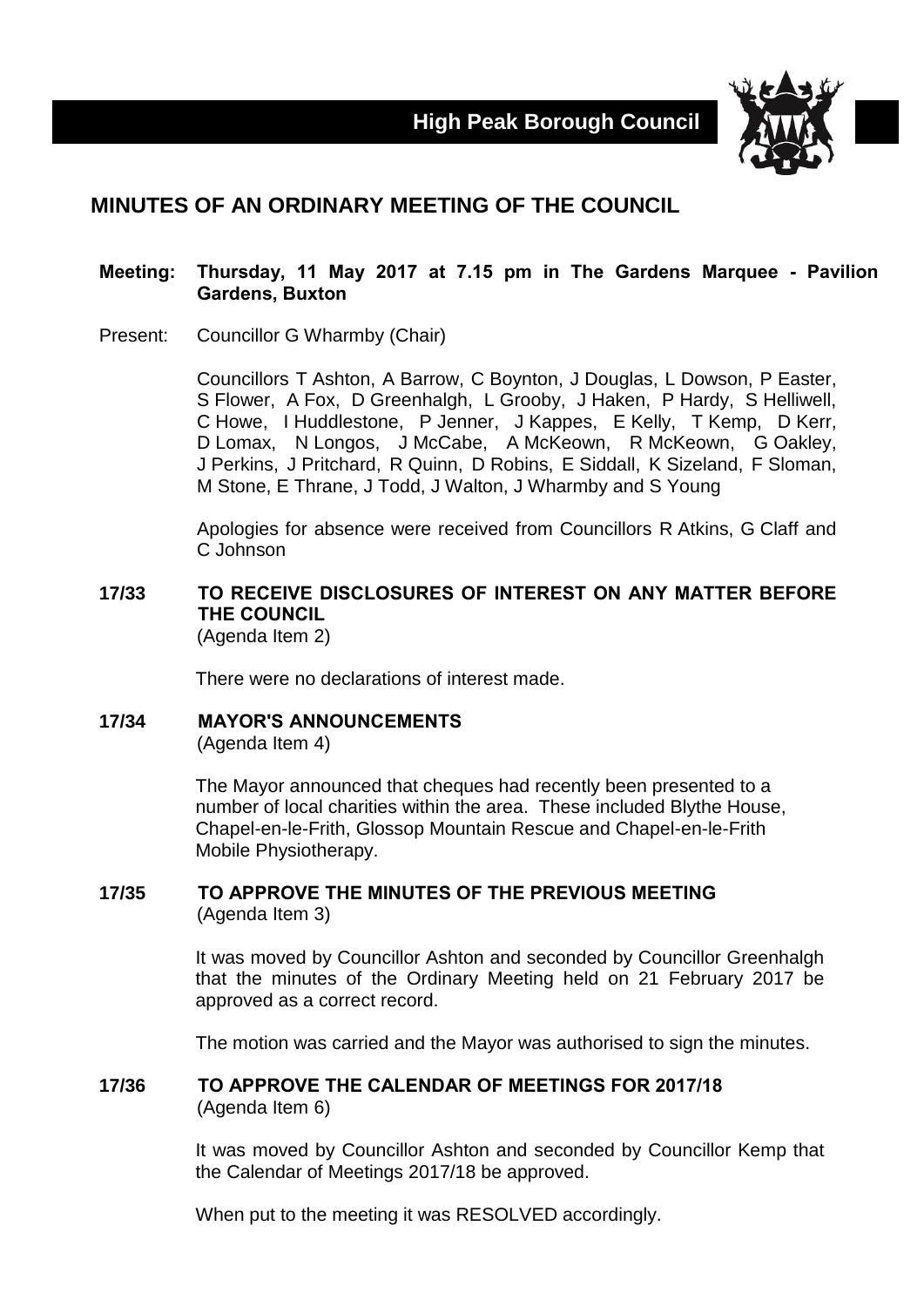# **17/37 SELECT COMMITTEE ANNUAL REPORT 2016/17**

(Agenda Item 7)

It was moved by Councillor Barrow and seconded by Councillor A McKeown that the Select Committee Annual Report 2016/17 be noted. Thanks were given to the Independent and Tenant members of the Housing Select Committee following its last meeting.

When put to the meeting it was RESOLVED accordingly.

## **17/38 REVIEW OF SELECT COMMITTEE STRUCTURE AND AUDIT AND REGULATORY COMMITTEE**

(Agenda Item 8)

It was moved by Councillor Thrane and seconded by Councillor Ashton:

- That the Housing Select Committee be disestablished.
- That a new Select Committee, to be known as the Economy and Growth Select Committee, be established that will be dedicated to the economic growth agenda facing the Council.
- **That the Economy and Growth Select Committee comprise 12** councillors in line with the membership of the Corporate and Community Select Committees.
- That an allowance be payable to the Chair of the Economy and Growth Select Committee equal to the allowance payable to the Chair of the Community Select Committee.
- **That the revised terms of reference for select committees provided in** Appendix B of the report be approved.
- That the membership of the Audit and Regulatory Committee be amended to comprise 9 elected members and 3 (non-voting) independent members.
- That delegated authority be granted to the Audit and Regulatory Committee to develop new terms of reference for the committee and to appoint future co-opted members.
- That the relevant elements of the Council's Constitution be updated by way of consequential amendments.

When put to the meeting it was RESOLVED accordingly.

## **17/39 RECOMMENDATIONS FROM THE LICENSING COMMITTEE 2 MARCH 2017**

(Agenda Item 9)

It was moved by Councillor Thrane and Councillor Ashton:

That the Council notes the contents of the report.

That the Council approves the increase in the metered fares to come into force on 1 June 2017.

Councillor R McKeown supported by one quarter of members present and voting, requested a recorded vote on the amendment, the result of which was as follows: